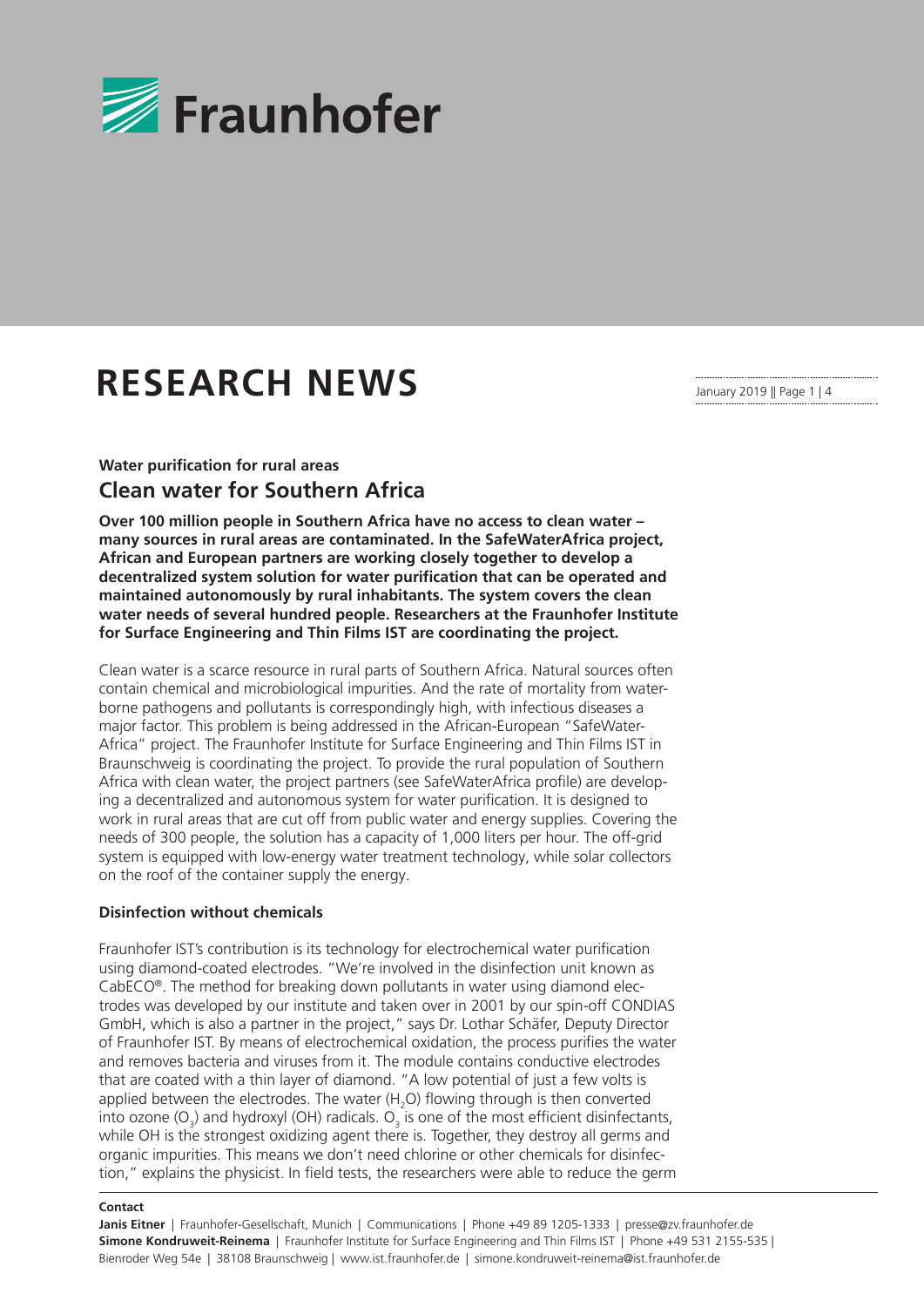

count by a factor of 1,000 to 10,000 and achieve the required level of disinfection. Moreover, the river water that the project partners are treating contains chlorine compounds, out of which hypochlorite – an additional oxidizing agent – is produced. The advantage of hypochlorites is that they are consumed slowly over a long period, whereas ozone decomposes relatively quickly.

# January 2019 || Page 2 | 4

**RESEARCH NEWS** 

### **Made in Africa**

The CabECO® disinfection unit is one component of the system solution. Other modules perform tasks such as removing heavy metals, sediments and nitrogen compounds. "In the containers, there are technologies that originated in Africa as well as from European suppliers. The African partners have contributed a lot of know-how. In acknowledgement of this, we also describe the system solution as 'Made in Africa'," emphasizes the scientist. The combination of the modules for pre-treating the water will be adapted to the respective local conditions and the original state of the water. A demonstrator is already in test operation in Southern Africa, and the installation of another in Mozambique is planned for April 2019. In the future, the installations will be built and operated in South Africa. A remote diagnostics system will support operation, maintenance and repair process.

### **Profile: SafeWaterAfrica**

Funded as part of EU's Horizon 2020 program under Grant Agreement no.: 689925

 **Project duration:** June 1, 2016 to November 30, 2019 **Funding amount:** Approx. 3 million euros

### **Project partners**

- Advance Call LTD, South Africa
- CONDIAS GmbH, Germany
- Council for Scientific and Industrial Research, South Africa
- Fraunhofer Institute for Surface Engineering and Thin Films IST (coordinator), Germany
- Salomon Lda, Mozambique
- Stellenbosch University, South Africa
- Tshwane University of Technology, South Africa
- Universidad de Castilla-La Mancha, Spain
- Università degli Studi di Ferrara, Italy
- Virtual Consulting Engineers VCE Ltd, South Africa

Further information: www.safewaterafrica.eu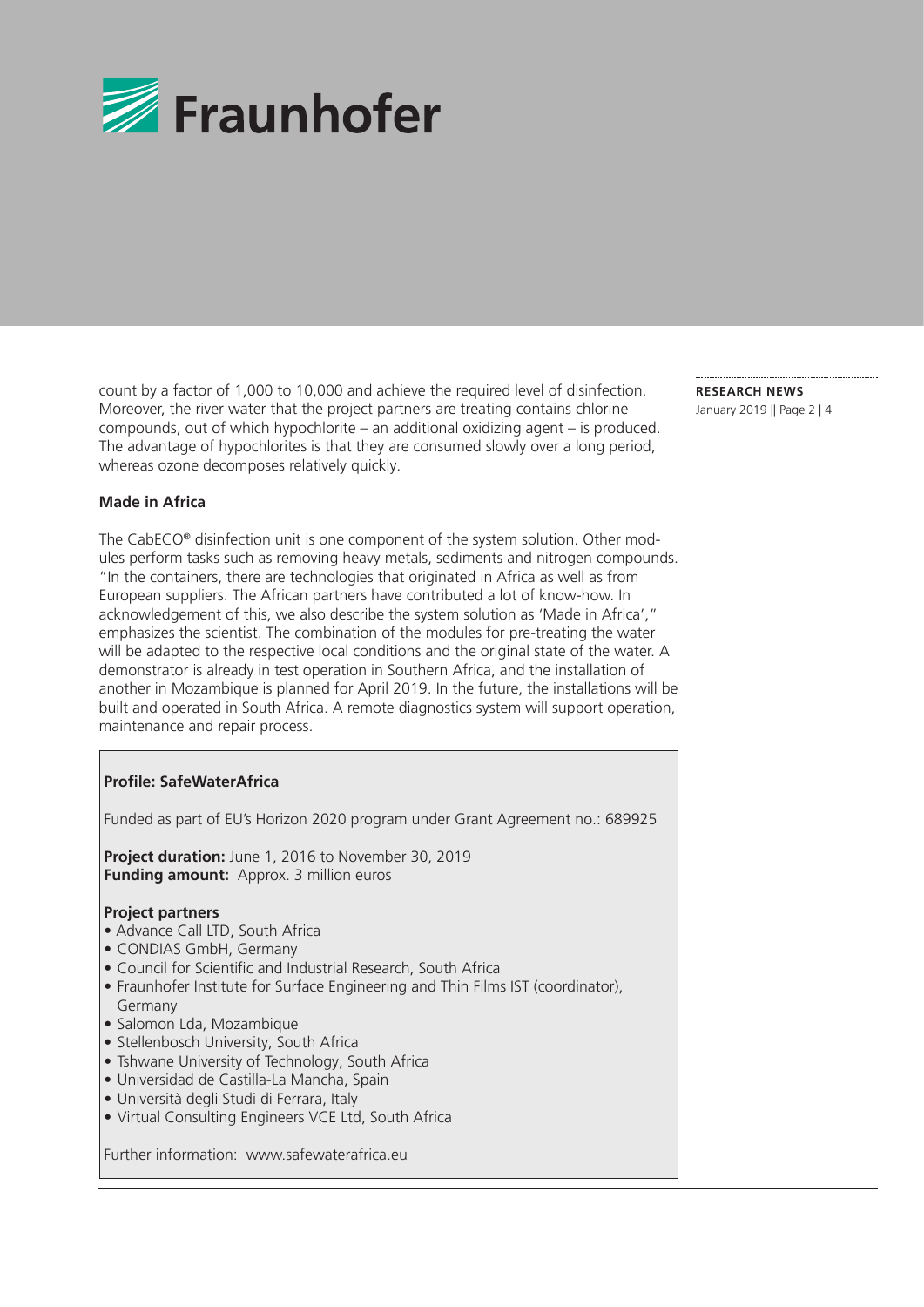



**RESEARCH NEWS** January 2019 || Page 3 | 4

**Village wells often supply contaminated water. © Fraunhofer IST | Picture in color and printing quality: www.fraunhofer.de/en/press**



**Installing the water purification system. © Fraunhofer IST | Picture in color and printing quality: www.fraunhofer.de/ en/press**